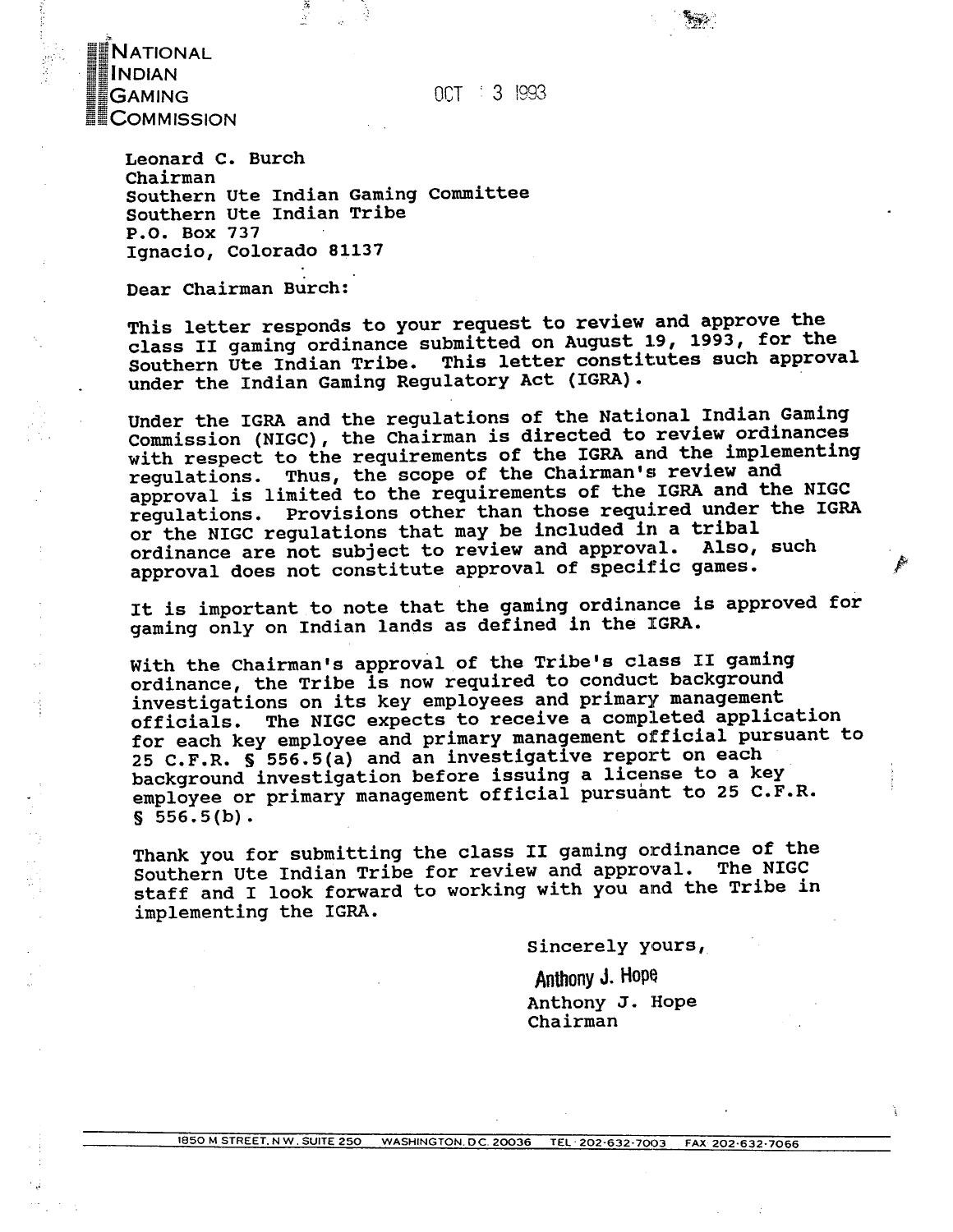## **RESOLUTION** OF THE COUNCIL OF THE SOUTHERN UTE INDIAN TRIBE

#### August 9, 1993

WHEREAS, authority is vested in the Southern Ute Indian Tribal Council by the Constitution adopted by the Southern Ute Indian Tribe and approved November 4, 1936, and amended October 1, 1975, to act for the Southern Ute Indian Tribe; and

WHEREAS, pursuant to said authority, the Tribal Council is empowered to govern the conduct of certain gaming activities on land within the Southern Ute Indian Reservation: and

WHEREAS, the Council of the Southern Ute Indian Tribe desires to provide for the establishment of a Class II Gaming Code in order to govern and regulate Class II gaming activities: and

WHEREAS, pursuant to the Indian Gaming Regulatory Act, Pub. L. 100-497, codified at 25 U.S.C. 2701 et seq., said Code is subject to approval by the National Indian Gaming Commission.

NOW, THEREFORE, BE IT RESOLVED that the Southern Ute Indian Tribe hereby adopts and approves the Class II Gaming Code, a copy of which is attached hereto and incorporated herein by reference.

BE IT FURTHER RESOLVED that the Chairman of the Southern Ute Indian Tribal Council is authorized to execute any additional documents that may be needed to carry out the purpose of this Resolution.

BE IT FURTHER RESOLVED that a copy of this Resolution and the attachments be submitted expeditiously to the National Indian Gaming Commission for prompt review and approval.

This Resolution was duly adopted on the 9th day of August, 1993.

Leonard C. Burch, Chairman Southern Ute Indian Tribal Council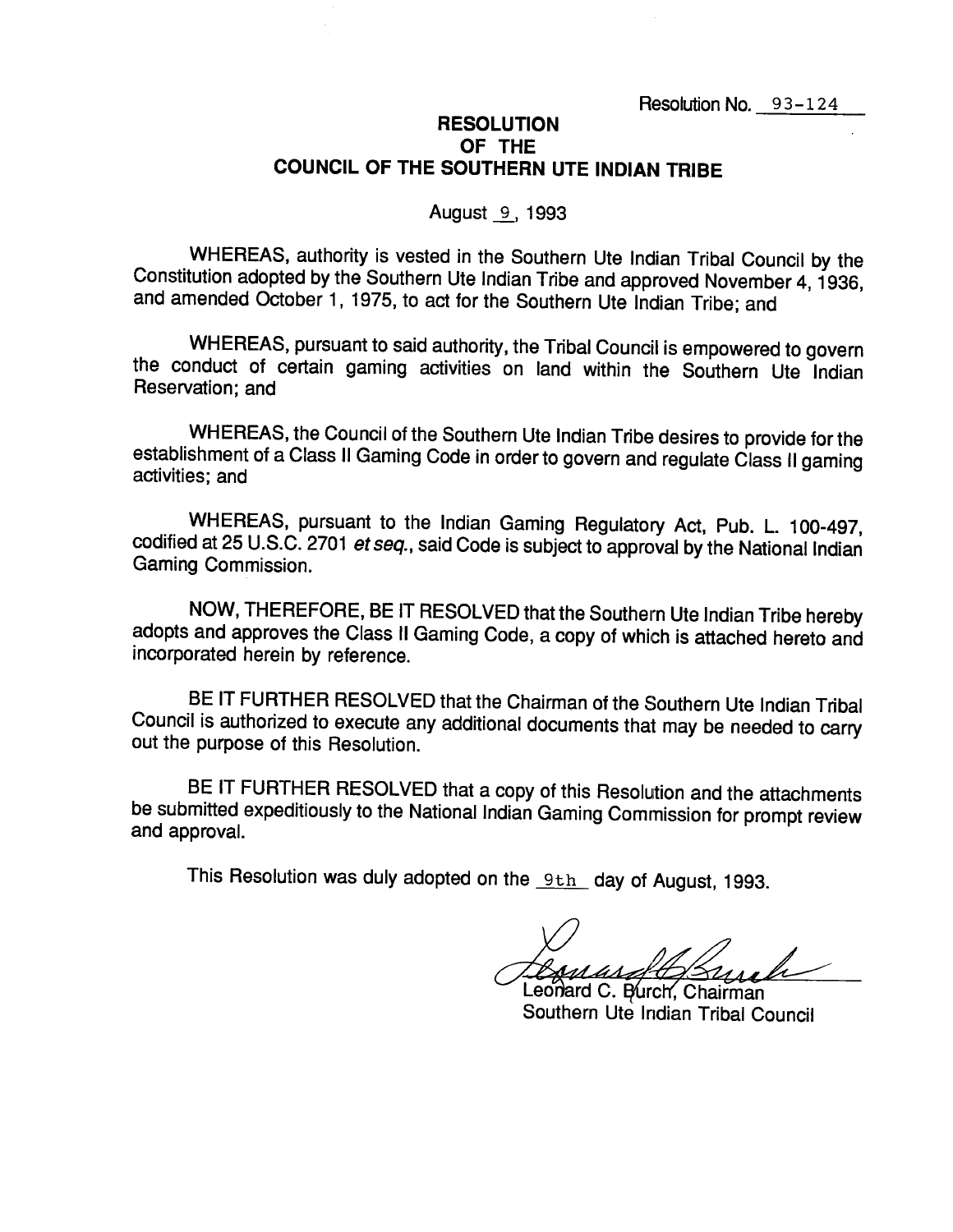# **CERTIFICATION**

This is to certify that there were  $\frac{5}{2}$  of the regularly elected Southern Ute Indian Tribal Council members present at the above meeting at which  $4$  voted for, and 0 against, it being a quorum and the above Resolution was passed, the Chairman not being permitted to vote in this instance because of a Constitutional provision.

 $\alpha$ ell

ACTING-Secretary Southern Ute Indian Tribal Council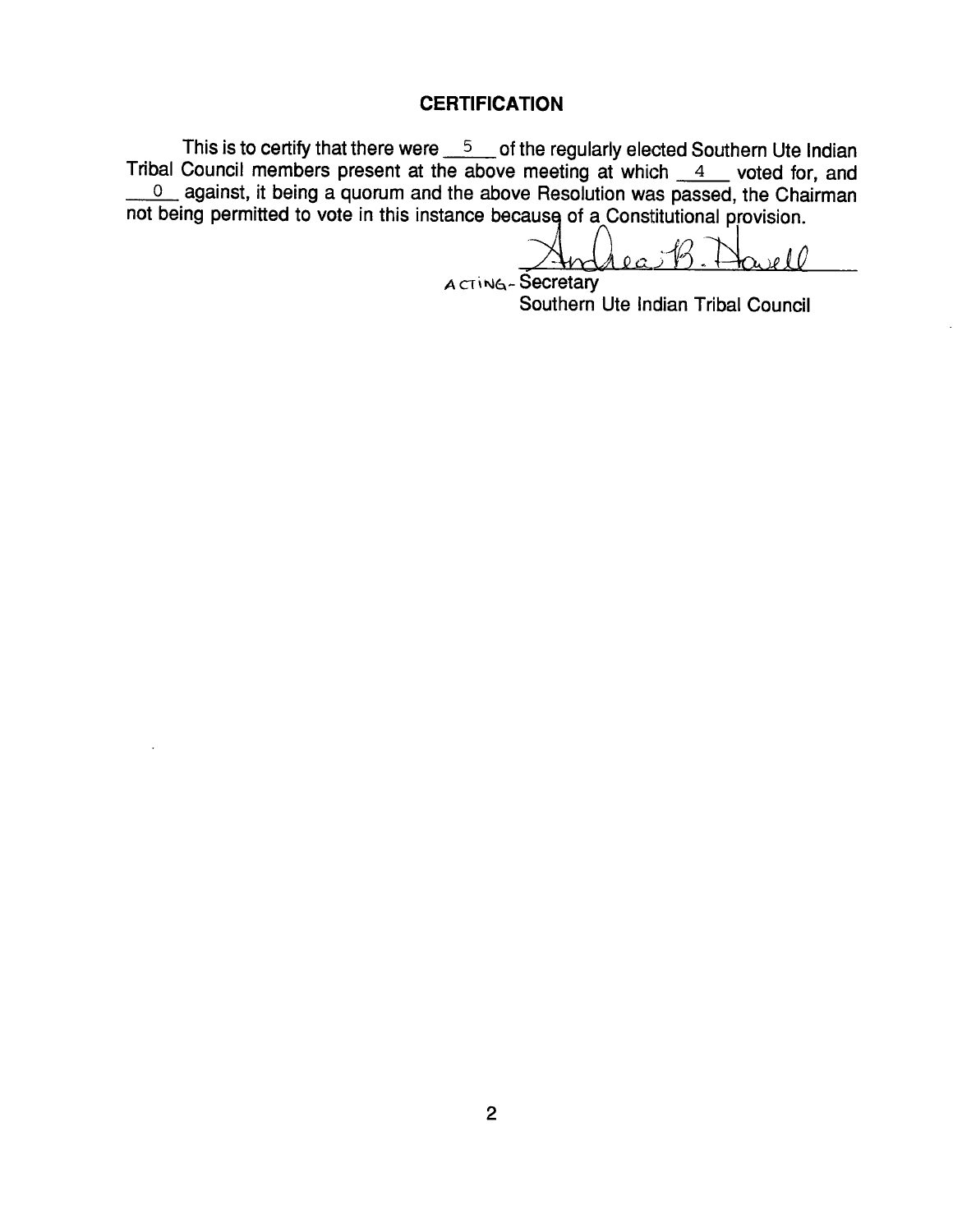## **RESOLUTiON OF THE COUNCIL OF THE SOUTHERN UTE INDIAN TRIBE**

### **Augustl9, 1993**

**WHEREAS, authority is vested in the Southern Ute Indian Tribal Council by the Constitution adopted by the Southern Ute Indian Tribe and approved November 4, 1936, and amended October 1, 1975, to act for the Southern Ute Indian Tribe; and**

**WHEREAS, pursuant to said authority, the Tribal Council is empowered to govern the conduct of certain gaming activities on land within the Southern Ute Indian Reservation; and**

**WHEREAS, the Council of the Southern Ute Indian Tribe desires to provide for the establishment of Regulations for Class II Gaming Operations in order to oversee and regulate Class II gaming activities; and**

**WHEREAS, pursuant to the Indian Gaming Regulatory Act, Pub. L. 100-497, codified at 25 U.S.C. <sup>2701</sup> et seq., and 25 CFR §522, said Regulations must be submitted to the National Indian Gaming Commission.**

**NOW, THEREFORE, BE IT RESOLVED that the Southern Ute Indian Tribe hereby adopts and approves the Regulations for Class II Gaming Operations, a copy of which is attached hereto and incorporated herein by reference.**

**BE IT FURTHER RESOLVED that the Chairman of the Southern Ute Indian Tribal Council is authorized to execute any additional documents that may be needed to carry out the purpose of this Resolution.**

**BE IT FURTHER RESOLVED that <sup>a</sup> copy of this Resolution and the Regulations be submitted expeditiously to the National Indian Gaming Commission.**

**This Resolution was duly adopted on the 19th day of August, 1993.**

onard C. Burch. Chairman **Southern Ute Indian Tribal Council**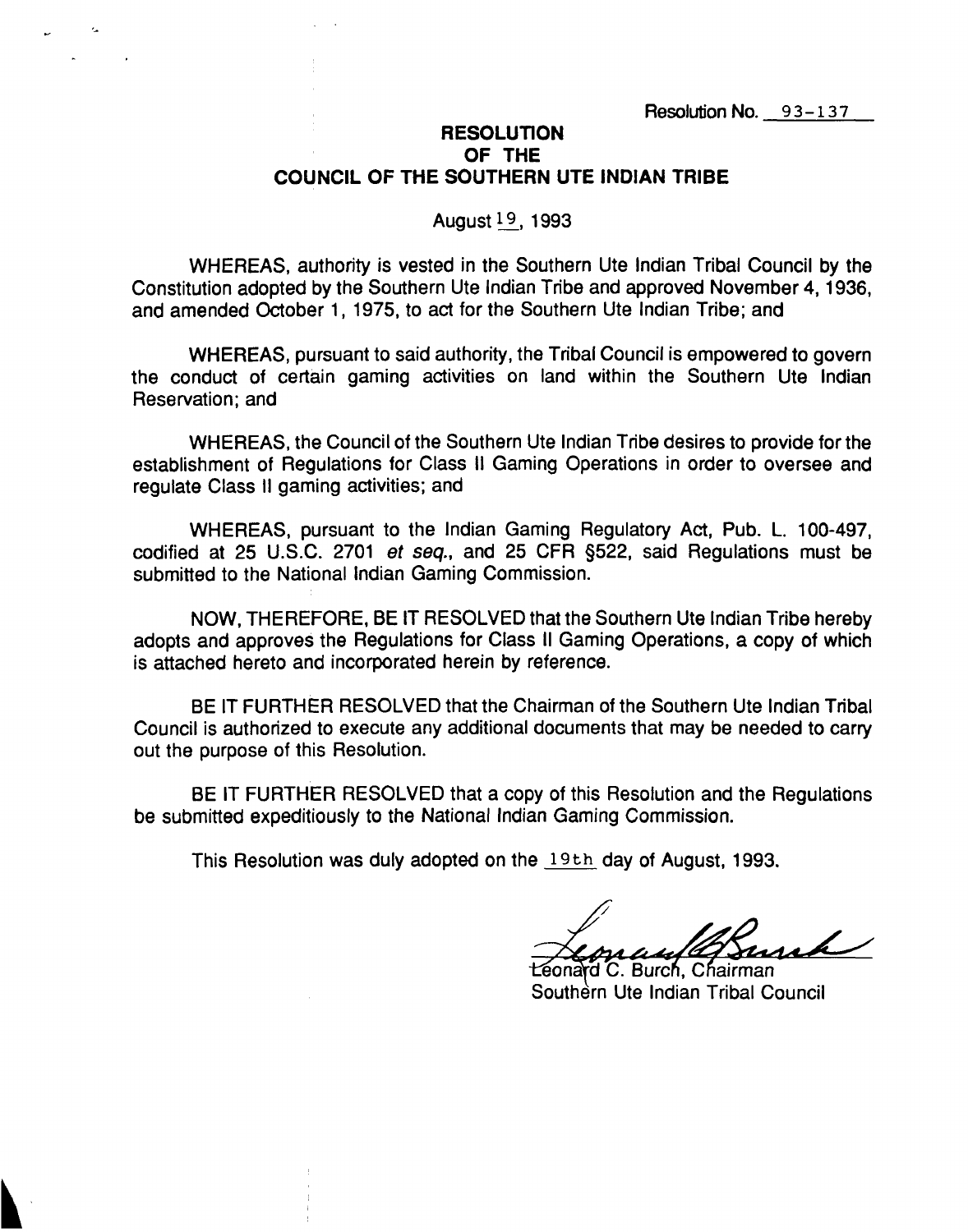### **CERTiFICATiON**

**This is to certify that there were 4 of the regularly elected Southern Ute Indian Tnbal Council members present at the above meeting at which <sup>3</sup> voted for, and <sup>o</sup> against, it being a quorum and the above Resolution was passed, the Chairman not being permitted to vote in this instance because of a onstitutional provision.**

Secretary<sup>L</sup>

**Southern Ute Indian Tribal Council**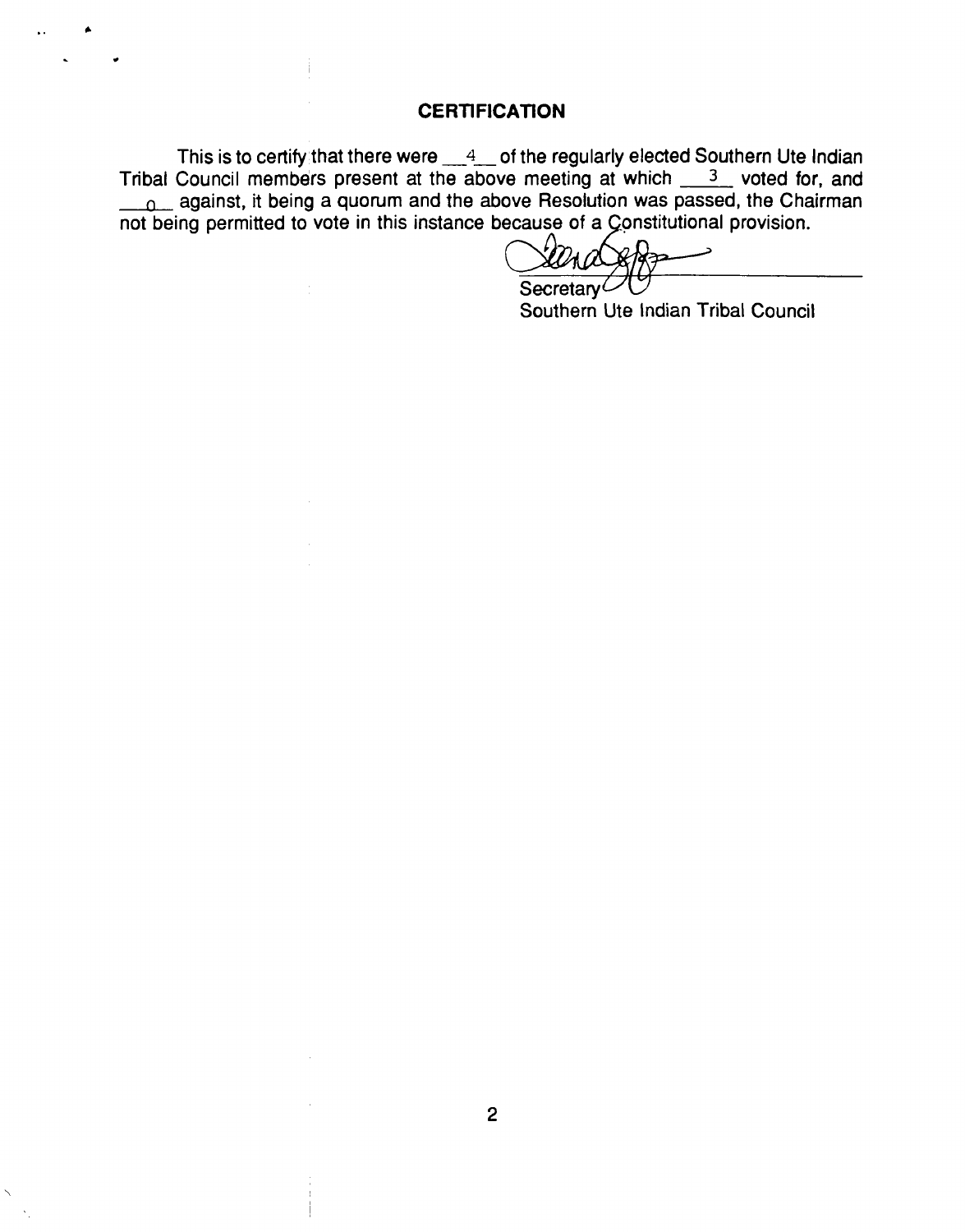### **SOUTHERN UTE INDIAN TRIBE CLASS II GAMING CODE**

**I. Purpose The Tribal Council of the Southern Ute Indian Tribe (hereinafter Tribe), empowered** by Article VII of the Tribe's Constitution to enact ordinances, hereby enacts **this ordinance in order to set the terms for class II gaming operations on tribal lands.**

**II. Gaming Authorized Class II gaming as defined in the Indian Gaming Regulatory Act, P.L. 100-447, 25. U.S.C. Section 2703(7) (A) (IGRA) and by the regulations promulgated by the National Indian Gaming Commission at 25 C.F.R. § 502.3 (as published in the Federal Register at 57 FR 12382-12393, April 9, 1992) is hereby authorized.**

**III. Ownership of Gaming The Tribe shall have the sole propriety interest in and responsibility for the conduct of any gaming operation authorized by this ordinance.**

**IV. Use of Gaming Revenue**

**A. Net revenues from class II gaming shall be used only for the following purposes: to fund tribal government operations and programs; provide for the general welfare of the Tribe and its members; promote tribal economic development; donate to charitable organizations; or help fund operations of local government agencies.**

**B. If the Tribe elects to make per capita payments to tribal members, it shall authorize such payments only upon approval of a plan submitted to the Secretary of the Interior under 25 U.S.C. § 271 0(b)(3).**

# **V. Audit**

**S**

**A. The Tribe shall cause to be conducted annually an independent audit of gaming operations and shall submit the resulting audit reports to the National Indian Gaming Commission.**

**B. All gaming related contracts that result in the purchase of supplies, services, or concessions in excess of \$25,000.00 annually, except contracts for professional legal and accounting services, shall be specifically included within the scope of the audit that is described in subsection A above.**

**VI. Protection of the Environment and Public Health and Safety Class II gaming facilities shall be constructed, maintained and operated in a manner that adequately protects the environment and the public health and safety.**

**VII. Licenses for Key Employees and Primary Management officials The Tribe shall ensure that the policies and procedures set out in this section are implemented with**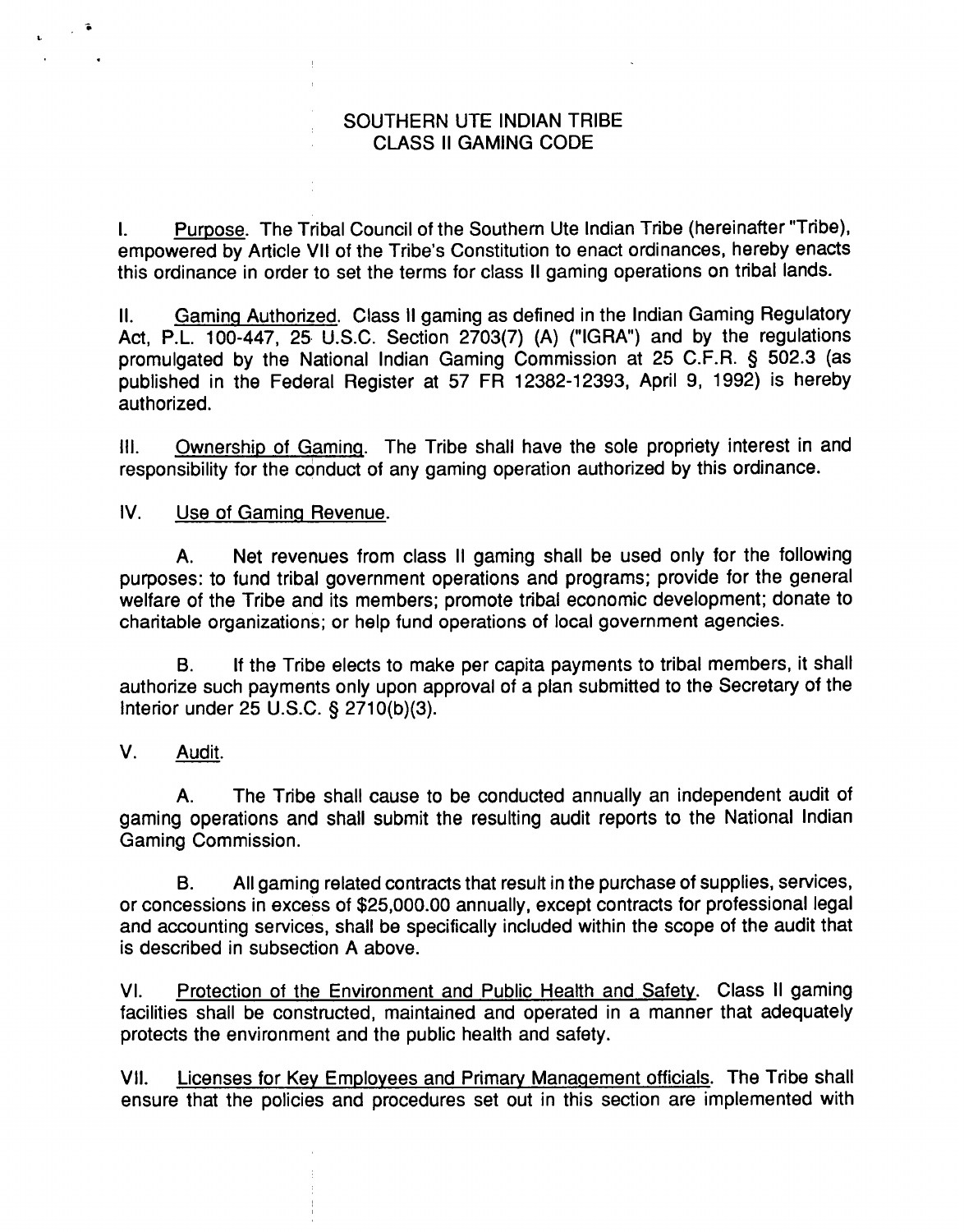**respect to key employees and primary management officials employed at any class II gaming enterprise operated on Indian lands:**

- **A. Definitions For the purposes of this section, the following definitions apply:**
	- **1. Key employee means**
		- **(a) A person who performs one or more of the following functions:**
			- **(1) Bingo caller;**
			- **(2) Counting room supervisor**
			- **(3) Chief of security;**
			- **(4) Custodian of gaming supplies or cash;**
			- **(5) Floor manager;**
			- **(6) Pit boss;**
			- **(7) Dealer;**
			- **(8) Croupier;**
			- **(9) Approver of credit; or**
			- **(10) Custodian of gambling devices including persons with access to cash and accounting records within such devices;**
		- **(b) If not otherwise included, any other person whose total cash compensation is in excess of \$50,000 per year; or**
		- **(c) If not otherwise included, the four most highly compensated persons in the gaming operation.**
	- **2. Primary manaQement official means**
		- **(a) The person having management responsibility for a management contract;**
		- **(b) Any person who has authority:**
			- **(1) To hire and fire employees; or**
			- **(2) To set up working policy for the gaming operation; or**
		- **(c) The chief financial officer or other person who has financial management responsibility.**
- **B. Application Forms**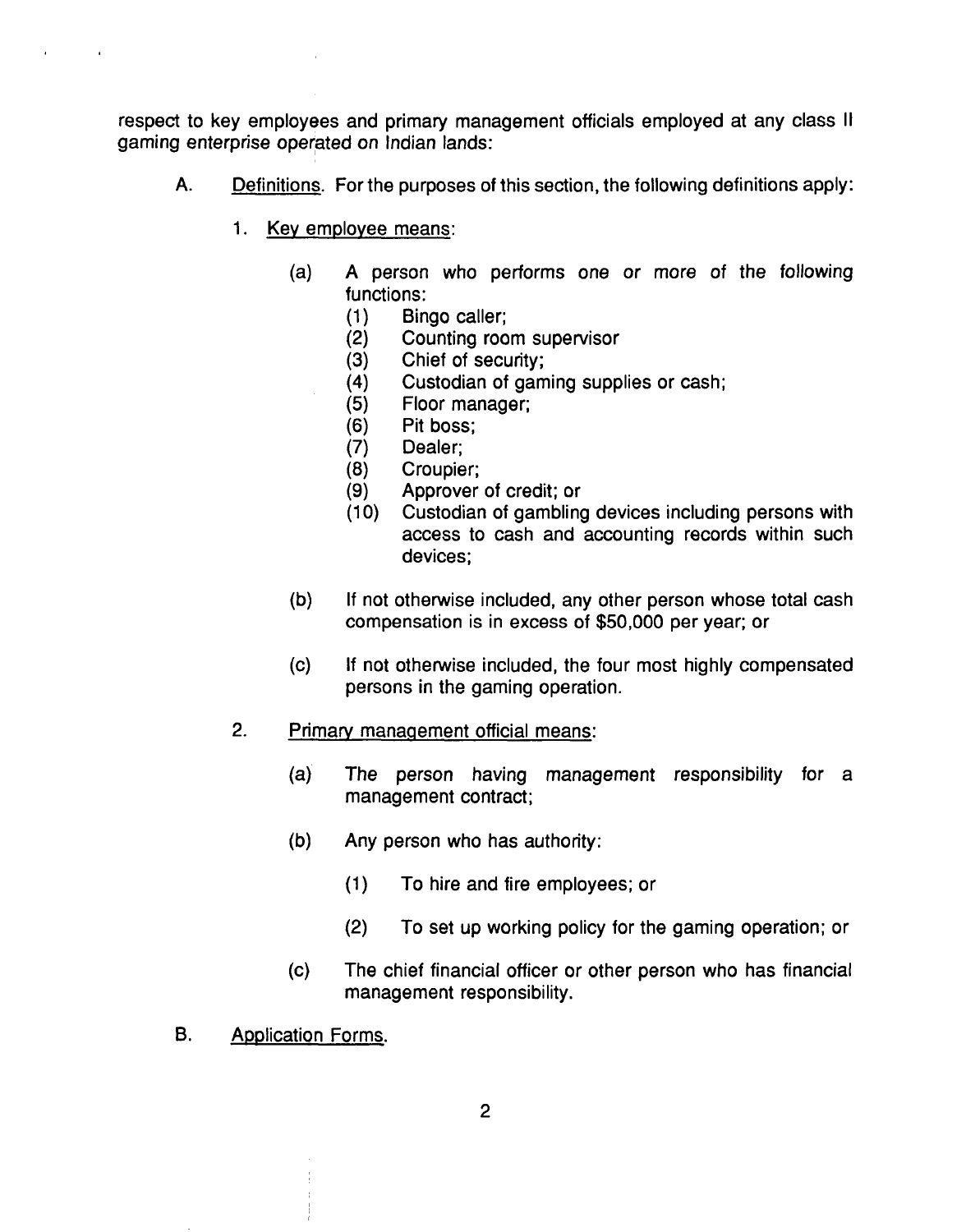**1. The following notice shall be placed on the application form for a key employee or a primary management official before that form is filled out by an applicant:**

**In compliance with the Privacy Act of 1974, the following information is provided: Solicitation of the information on this form is authorized by 25 U.S.C. 2701 et seq. The purpose of the requested information is to determine the eligibility of individuals to be employed in a gaming operation. The information will be used by National Indian Gaming Commission members and staff who have need for the information in the performance of their official duties. The information may be disclosed to appropriate federal, tribal, state, local, or foreign law enforcement and regulatory agencies when relevant to civil, criminal or regulatory investigations or prosecutions or when pursuant to a requirement by a tribe or the National Indian Gaming Commission in connection with the hiring or firing of an employee, the issuance or revocation of a gaming license, or investigations of activities while associated with a tribe or a gaming operation. Failure to consent to the disclosures indicated in this notice will result in a tribes being unable to hire you in a primary management official or key employee position.**

**The disclosure of your Social Security Number (SSN) is voluntary. However, failure to supply <sup>a</sup> SSN may result in errors in processing your application.**

**2. Existing key employees and primary management officials shall be notified in writing that they shall either:**

- **a. Complete a new application form that contains a Privacy Act notice; or**
- **b. Sign a statement that contains the Privacy Act notice and consent to the routine uses described in that notice.**

**3. The following notice shall be placed on the application form for a key employee or a primary official before that form is filled out by an applicant.**

**A false statement on any part of your application may be grounds for not hiring you, or for firing you after you begin work. Also, you may be punished by fine or imprisonment.**

**(U.S. Code, title 18, section 1001.)**

**4. The Tribe shall notify in writing existing key employees and primary management officials that they shall either:**

> **a. Complete a new application form that contains a notice regarding false statements; or**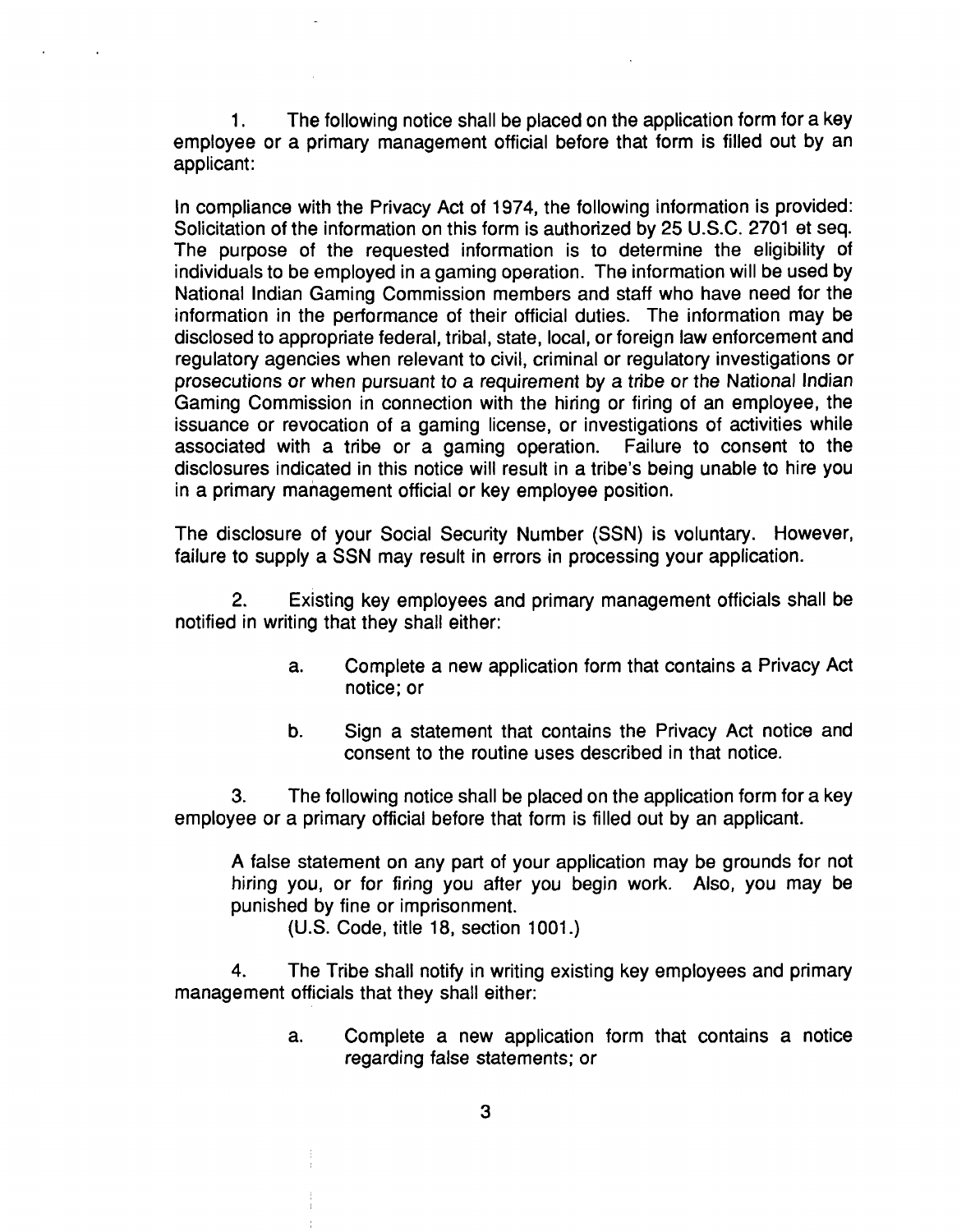- **b. Sign a statement that contains the notice regarding false statements.**
- **C. Background Investigations**

**1. The Tribe shall request from each primary management official and from each key employee all of the following information:**

- **a. Full name, other names used (oral or written), social security number(s), birth date, place of birth, citizenship, gender, all languages (spoken or written);**
- **b. Currently and for the previous 5 years: business and employment positions held, ownership interests in those businesses, business and residence addresses, and drivers license numbers;**
- **C. The names and current addresses of at least three personal references, including one personal reference who was acquainted with the applicant during each period of residence listed under paragraph (1)(b) of this section;**
- **d. Current business and residence telephone numbers;**
- **e. A description of any existing and previous business relationships with Indian tribes, including ownership interests in those businesses;**
- **f. A description of any existing and previous business relationships with the gaming industry generally, including ownership interests in those businesses;**
- **9. The name and address of any licensing or regulatory agency with which the person has filed an application for a license or permit related to gaming, whether or not such license or permit was granted;**
- **h. For each felony for which there is an ongoing prosecution or a conviction, the charge, the name and address of the court involved, and the date and disposition if any;**
- $\mathbf{i}$ . **For each misdemeanor conviction or ongoing misdemeanor prosecution (excluding minor traffic violations), within 10 years of the date of the application, the name and address of the**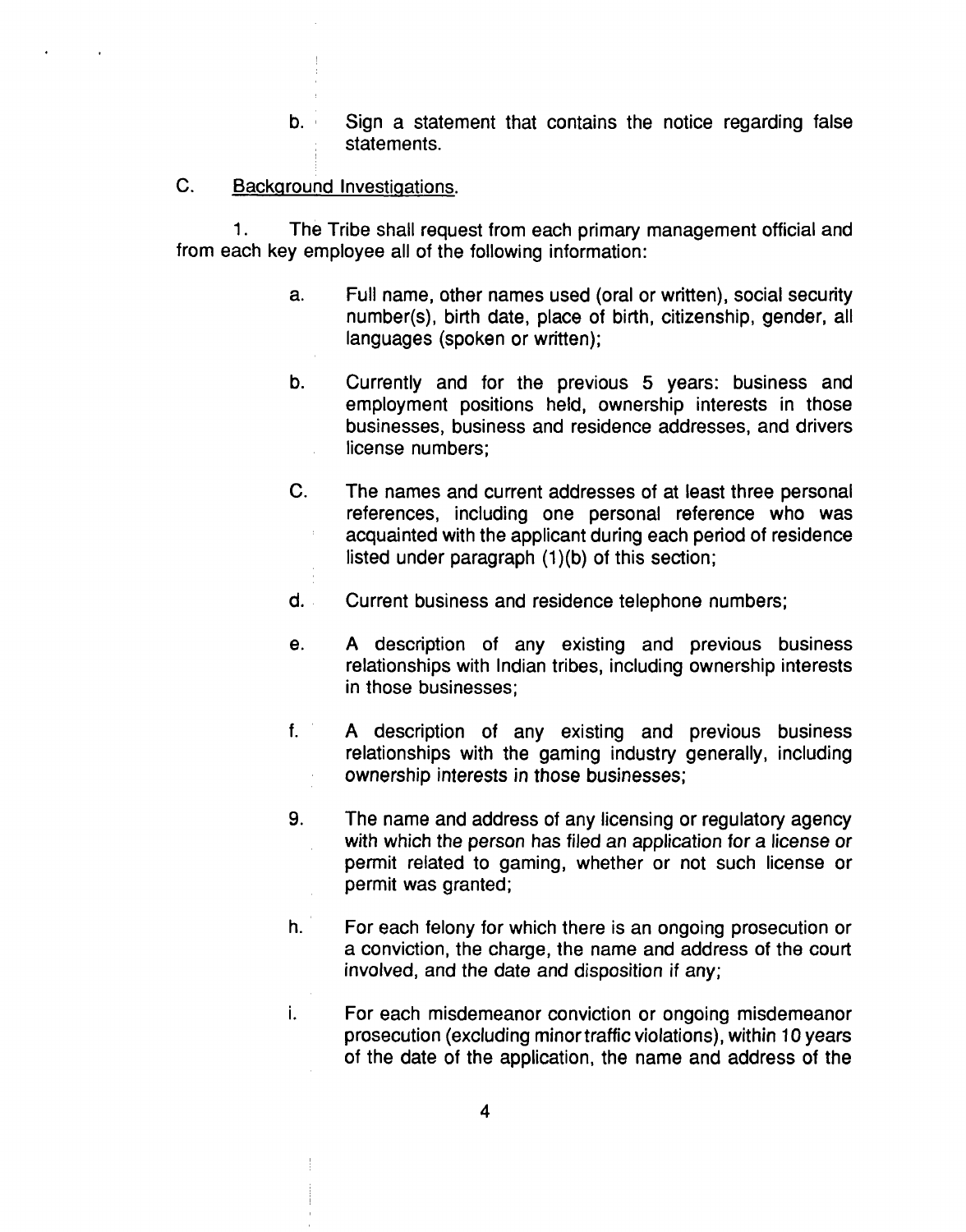- **court involved and the date and disposition;**
- **j. For each criminal charge (excluding minor traffic charges), whether or not there is a conviction, if such criminal charge is within 10 years of the date of the application and is not otherwise listed pursuant to paragraph (1)(h) or (1)(i) of this section, the criminal charge, the name and address of the court involved and the date and disposition;**
- **k. The name and address of any licensing or regulatory agency with which the person has filed an application for an occupational license or permit, whether or not such license or permit was granted;**
- **I. A current photograph;**
- **m. Any other information the Tribe deems relevant; and**
- **n. Fingerprints consistent with procedures adopted by the Tribe according to 25 C.F.R. § 522.2(h).**

**2. The Tribe shall conduct an investigation sufficient to make a determination under subsection D below. In conducting a background investigation, the Tribe or its agent shall promise to keep confidential the identity of each person interviewed in the course of the investigation.**

**D. Eligibility** Determination. The Tribe shall review a person's prior activities, **criminal record, if any, and reputation, habits and associations to make a finding concerning the eligibility of a key employee or primary management official for employment in a gaming operation. If the Tribe determines that employment of the person poses** a threat to the public interest or to the effective regulation of gaming, or **creates or enhances dangers of unsuitable, unfair, or illegal practices and methods and activities in the conduct of gaming, a tribal gaming operation shall not employ that person in a key employee or primary management official position.**

**E. Procedures for Forwarding Applications and Reports for Key Employees and Primary Management Officials to the National Indian Gaming Commission**

**1. When <sup>a</sup> key employee or primary management official begins work at a gaming operation authorized by this ordinance, the Tribe shall forward to the National Indian Gaming Commission a completed application for employment and conduct the background investigation and make the determination referred to in subsection D of this section.**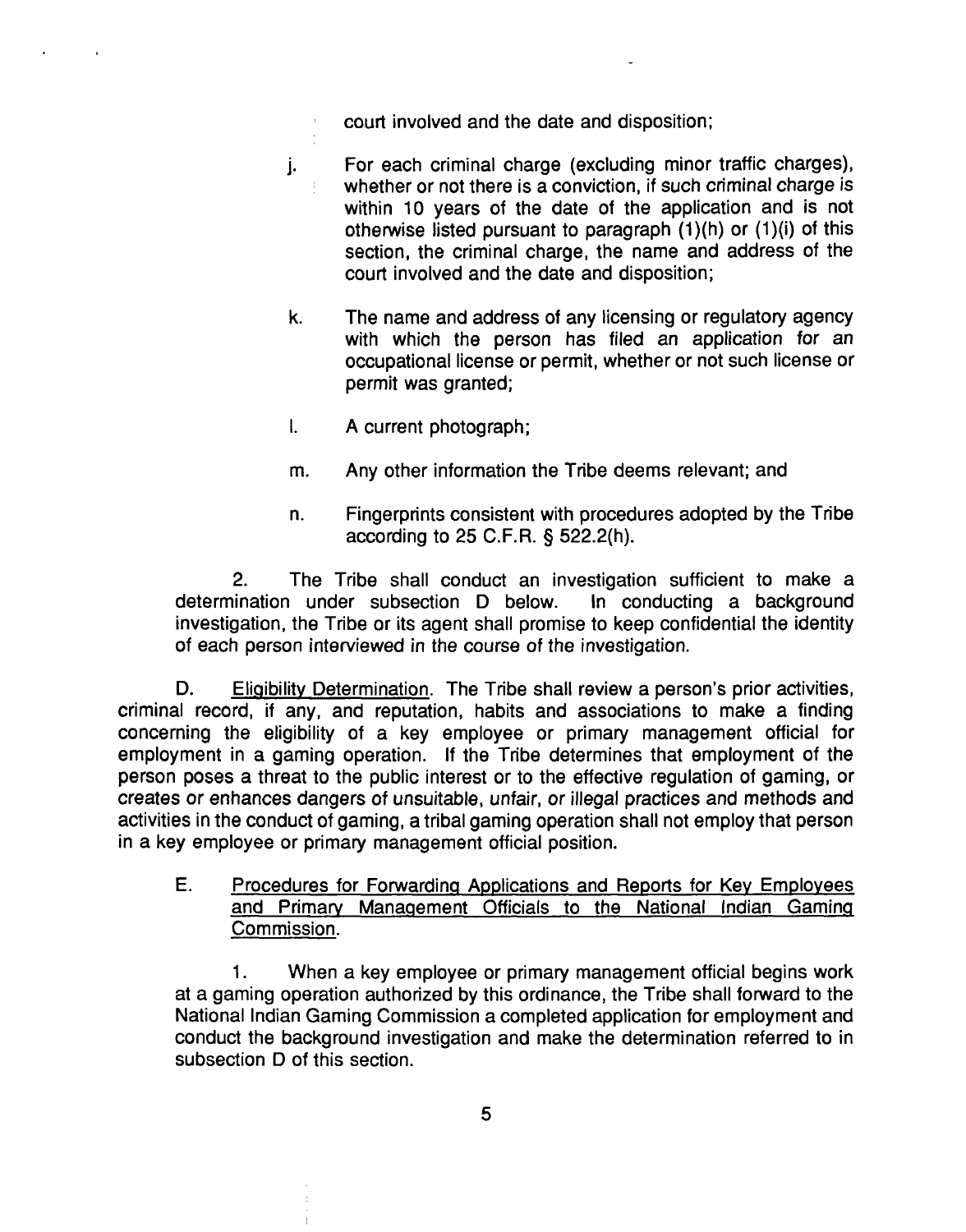**2. The Tribe shall forward the report referred to in subsection F of this section to the National Indian Gaming Commission within 60 days after an employee begins work or within 60 days of the approval of this ordinance by the Chairman of the National Indian Gaming Commission.** 

**3. The gaming operation shall not employ as a key employee or primary management official a person who does not have a license after 90 days.**

### **F. Report to the National Indian GaminQ Commission**

**1. Pursuant to the procedures set out in subsection E of this section, the Tribe shall prepare and forward to the National Indian Gaming Commission an investigative report on each background investigation. An investigative report shall include all of the following:**

- **a. Steps taken in conducting a background investigation;**
- **b. Results obtained;**
- **c. Conclusions reached; and**
- **d. The bases for those conclusions.**

**2. The Tribe shall submit, with the report, a copy of the eligibility determination made under subsection D of this section.**

- **3. If a license is not issued to an applicant, the Tribe:**
	- **a. Shall notify the National Indian Gaming Commission; and**
	- **b. May forward copies of its eligibility determination and investigative report (if any) to the National Indian Gaming Commission for inclusion in the Indian Gaming Individuals Records System.**

**4. With respect to key employees and primary management officials, the Tribe shall retain applications for employment and reports (if any) of background investigations for inspection by the Chairman of the National Indian Gaming Commission or his or her designee for no less than three (3) years from the date of termination of employment.**

- **G. Grantinci a GaminQ License**
	- **1. If, within a thirty (30) day period after the National Indian Gaming**